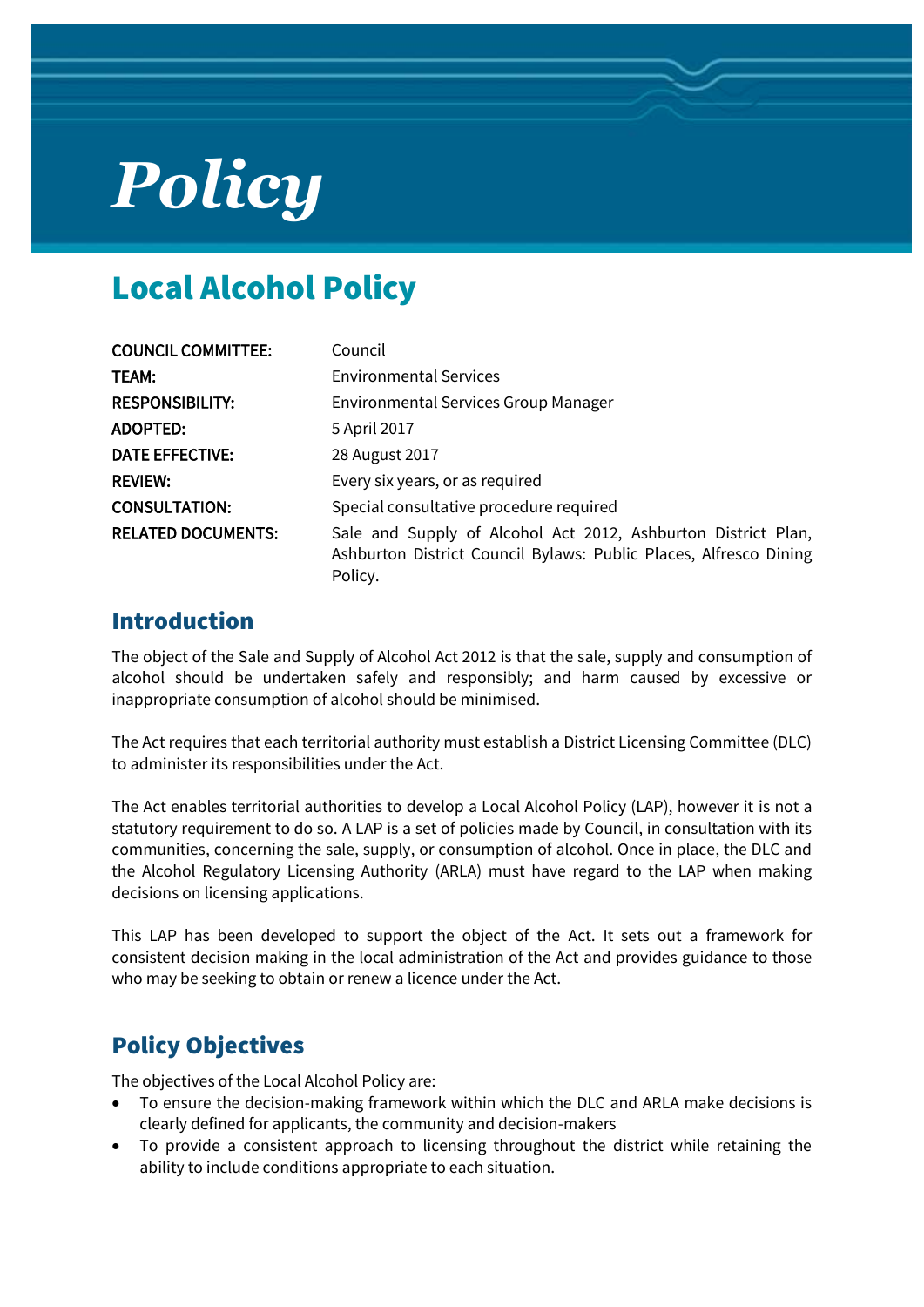- To promote the safe and responsible sale, supply and consumption of alcohol within Ashburton District.
- To contribute to the minimisation of harm caused by excessive or inappropriate consumption of alcohol.
- To provide for the community's views on licensing matters to be considered in licensing decisions.

## **Definitions**

Act: means the Sale and Supply of Alcohol Act 2012.

Bar: in relation to a hotel or tavern, means a part of the hotel or tavern used principally or exclusively for the sale or consumption of alcohol.

Bottle store: retail premises where at least 85% of the annual sale revenue is expected to be earned from the sale of alcohol for consumption somewhere else.

BYO Restaurant: has the meaning of a business which principally supplies meals to the public for eating on the premises, but is endorsed under section 37 of the Act, meaning the licensee can:

- a) Allow diners to bring and consume alcohol on the premises
- b) Let the person who brought the alcohol there remove any of it from the restaurant if the container is sealed or resealed (refer section 15 of the Act).

Café: has the same meaning as restaurant in terms of licensing.

Club: means a body that:

- a) is a body corporate having as its object (or as one of its objects) participating in or promoting a sport or other recreational activity, otherwise than for gain; or
- b) Is a body corporate whose object is not (or none of whose objects is) gain; or
- c) Holds a permanent club charter

Club licence: where the licensee (club) can sell and supply alcohol for consumption on the club premises.

Council: means the Ashburton District Council.

Duty manager: means a manager of a licensed premises, who holds a manager's certificate and is appointed as a manager under the Act.

Duty person: means a person who manages a licensed premise and oversees the sale and consumption of alcohol, but may or may not be qualified or hold a manager's certificate.

Grocery store: means a shop that –

- a) Has the characteristics normally associated with shops of the kind commonly thought of as grocery shops; and
- b) Comprises of premises where
	- (i) A range of food products and other household items are sold; but
	- (ii) The principal business is, or will be, the sale of food products (refer section 33(1) of the Act).

Hotel: means premises used or intended to be used in the course of business principally for providing to the public -

- a) Lodging; and
- b) Alcohol, meals and refreshments for consumption on the premises.

Off-licence: Where an off-licence is held, the licensee can sell alcohol for consumption somewhere else.

On-licence: Where an on-licence is held (other than that endorsed under section 37 of the Act), the licensee can sell and supply alcohol for consumption on the premises.

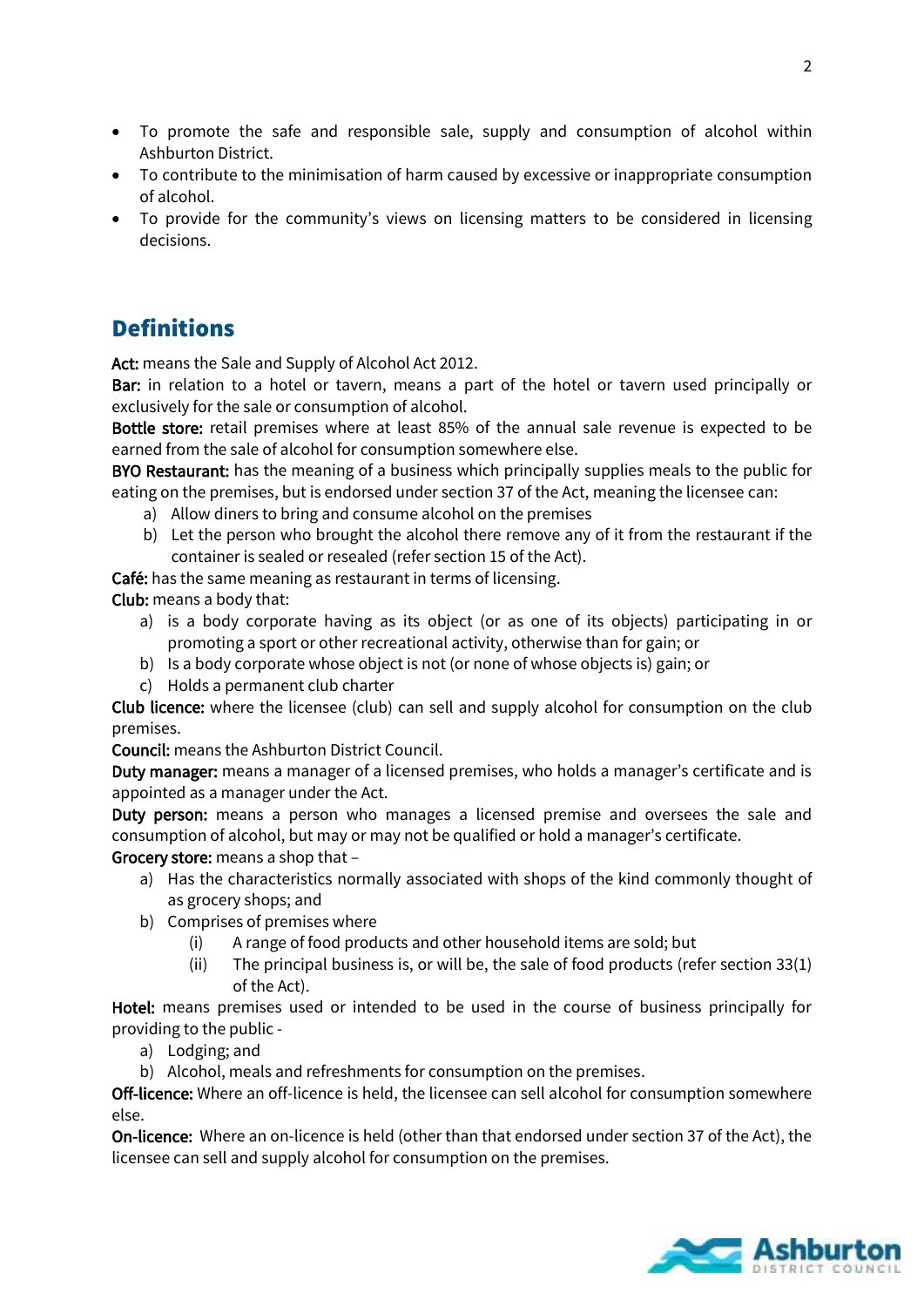One way door restrictions: a requirement that from the time stated in the restriction, no person is admitted (or re-admitted) entry into the premises unless he or she is an exempt person, such as the licensee or manager (see section 5(1) of the Act for a full list of exempt persons).

"Over the bar" off licence sales: Where the holder of both an on-licence and an off-licence has the same point of sale for both types of alcohol purchases (eg: off-licence purchases of alcohol to take away occur across the bar). The respective off-licence conditions of this policy apply to this type of off-licence sale.

Restaurant: Premises that are not a conveyance, and are used or intended to be used in the course of business principally for supplying meals to the public for eating on the premises.

Special licence: where the licensee can sell or supply alcohol to people attending an event or social gathering, in accordance with the licence. A special licence may be:

- An on-site special licence (for consumption there) or an off-site special licence (for consumption elsewhere)
- for a single event or a series of events
- to permit the sale and supply of liquor in a premises or conveyance that is not the subject of a licence
- to permit the sale and supply of alcohol by the holder of an on-licence or a club licence, in a licensed premise where the licensee wishes to operate outside the conditions of the licence

Nightclub: a place of entertainment open at night which normally provides music and space for dancing, and may provide entertainment shows (eg: comedy).

Supermarket: a premises which has the same characteristics as a grocery store, but with a floor area of at least  $1,000$ m<sup>2</sup>.

Tavern: a type of premises used or intended to be used in the course of business principally for providing alcohol and other refreshments to the public. A "tavern" includes premises that might generally be referred to as bars, pubs and nightclubs.

## Policy Statement

#### 1. Location of Licensed Premises

- 1.1. Licensed premises may be established in Ashburton District subject to:
	- a) Meeting the relevant legislative requirements
	- b) The premises being located within a 'business zone' of the Ashburton District Council District Plan or otherwise permitted by way of resource consent;
	- c) Obtaining and complying with necessary resource consent(s)
	- d) Meeting the requirements of this policy and being issued a licence by the DLC or the ARLA.
- 1.2. Applications to have outdoor areas (eg: smoking areas) included in the licensed area of a premises will be considered on a case-by-case basis, in line with section 105 of the Act.

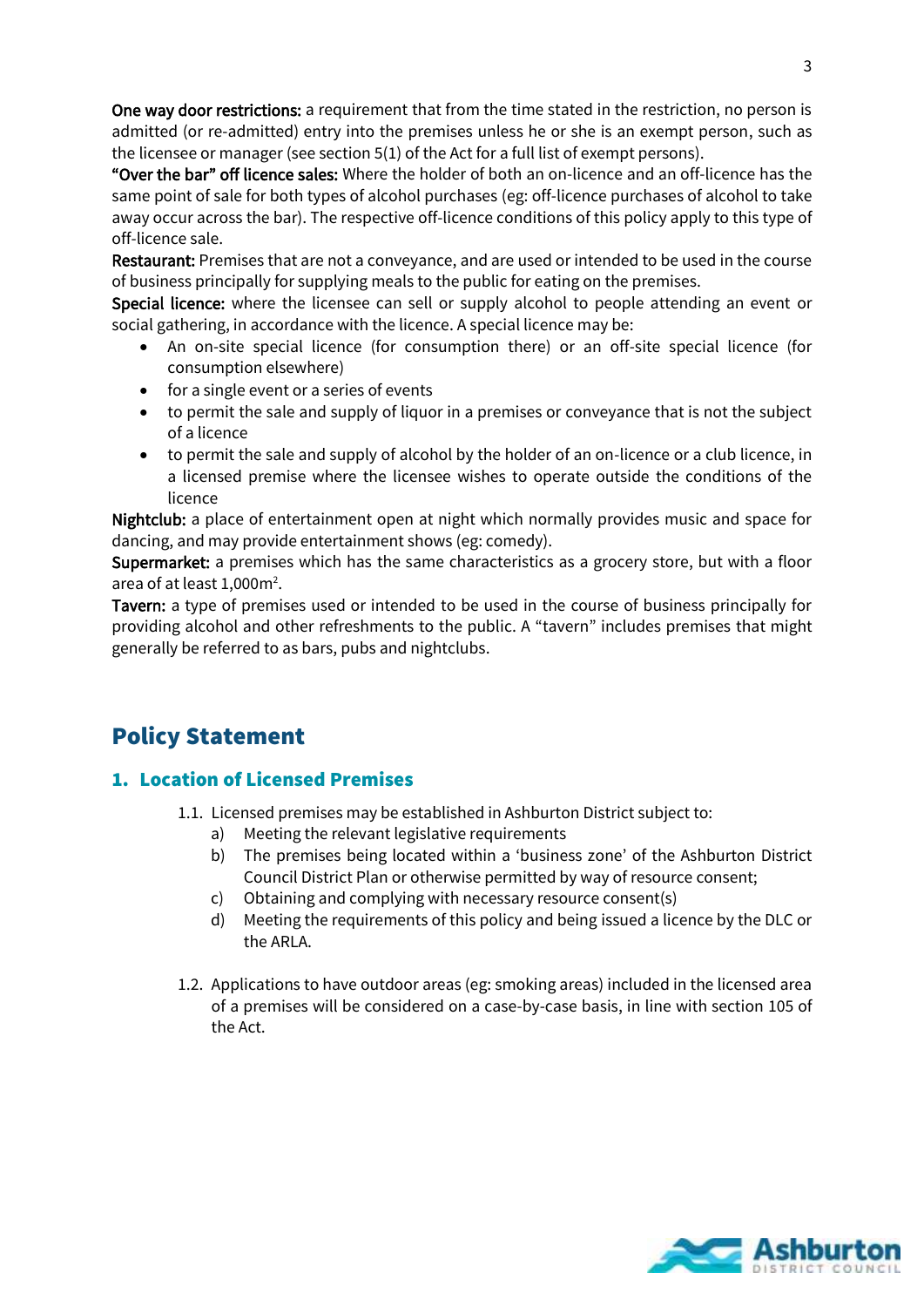#### 2. Controls Relating to On-Licence Premises

#### 2.1. Hours for On-Licences

2.1.1. Licences for the sale and supply of alcohol in on-licence premises may be granted for the following maximum hours of operation:

| Type of premise                | <b>Maximum Trading Hours</b>         |  |  |  |
|--------------------------------|--------------------------------------|--|--|--|
| Tavern (including hotel bars)  | Monday - Sunday,                     |  |  |  |
|                                | 7.00am - 2.00am the following day    |  |  |  |
| Restaurant or café             | Monday - Sunday,                     |  |  |  |
|                                | $7.00$ am – 1.00am the following day |  |  |  |
| Footpath<br>tavern,  <br>areas | Monday – Sunday,                     |  |  |  |
| restaurant or café.            | 7.00am - 12.00am (midnight)          |  |  |  |

- 2.1.2. Amongst other considerations in section 105(1) of the Act, the DLC is required to consider the impact of any application on the amenity and good order of the locality resulting from the proposed activity. If the DLC decides the granting of a licence will impact on amenity and good order of the locality to more than a minor extent, the DLC has the discretion to set more restrictive maximum trading hours than prescribed in 2.1.1. In making any decisions of this nature the DLC should have regard to the variation to maximum hours being consistent with other premises where decisions of this type have been made.
- 2.1.3. District Plan rules provide different operating hour limits to those detailed in this policy. Generally, with resource consent, the hours contained in this policy will apply, but the provisions of this policy may not over-ride any resource consent conditions.

#### 2.2. One Way Door Restriction

- 2.2.1. A one-way door restriction will apply to all on-licence premises in the Ashburton urban area (see map attached) from 1.00am.
- 2.2.2. A one-way door restriction may be applied as a discretionary condition for an onlicence at any other location in the district if the DLC decides this will assist in mitigating any negative impact on the amenity and good order of the locality.

| Location of tavern / bar / pub / nightclub $\vert$ One way door restriction |                              |  |  |
|-----------------------------------------------------------------------------|------------------------------|--|--|
| Ashburton urban area (defined by map)                                       | Mandatory, from 1.00am       |  |  |
| All other areas of the district                                             | At the discretion of the DLC |  |  |

#### 2.3. Discretionary Conditions for On-Licences

- 2.3.1. The Act enables the DLC to issue a licence subject to discretionary conditions that are consistent with the Act.
- 2.3.2. For tavern-style on-licences, part or all of the premises will be designated as a supervised area. Premises that hold a restaurant-style on-licence will not be required to have designated areas.

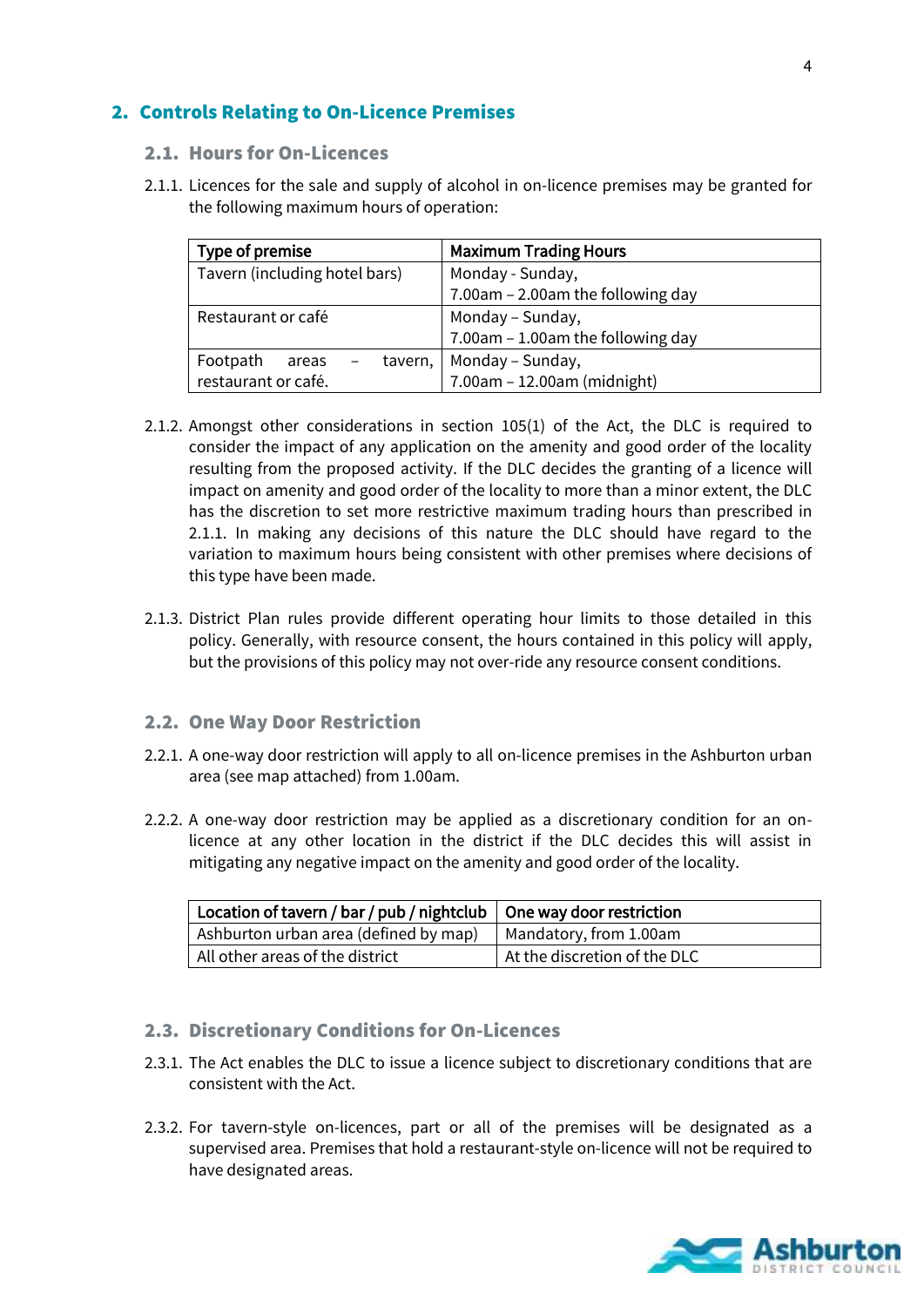- 2.3.3. Other discretionary conditions may be added to the conditions imposed on an onlicence. These may include, but not be limited to:
	- A one way door restriction
	- Restriction on the number of drinks that can be ordered after a specified time, and time of last orders.
	- A requirement for more than one duty manager to be on the premises to effectively oversee sale and supply of alcohol.
	- Requirement to have a written and operative host responsibility policy and to display it in a public part of the licensed premises at all times.
	- Provision of security personnel at entrances to the premises after a specified hour on (a) specified day/s
	- Installation and operation of CCTV cameras inside and/ or outside the premises
	- Provision of exterior lighting for the purpose of promoting safety
- 2.3.4. Further discretionary conditions may be imposed by the DLC as long as they are consistent with
	- a) the object of the Act, and;
	- b) the criteria listed in sections 110 and 117 of the Act
	- c) the objectives of this policy

#### 2.4. BYO Restaurants and Caterers

2.4.1. Policies relating to on-licences also apply to BYO restaurants (endorsed under section 37 of the Act) and caterers (endorsed under section 38 of the Act).

#### 3. Controls Relating to Off-Licence Premises

#### 3.1. Hours for Off-Licence Premises

3.1.1. Licences for the sale of alcohol for off-licensed premises may be granted for the following maximum hours of operation:

| Type of Premise                   | <b>Maximum Trading Hours</b> |  |  |  |
|-----------------------------------|------------------------------|--|--|--|
| All types of off-licence premises | Monday – Sunday,             |  |  |  |
|                                   | 7.00am – 9.30pm              |  |  |  |

- 3.1.2. The DLC has the discretion to set more restrictive maximum trading hours than prescribed in this LAP. For example, in a situation where the impact on amenity and good order of the locality is considered to be more than to a minor extent, the DLC may set more restrictive trading hours.
- 3.1.3. The District Plan rules provide different operating hour limits to those detailed in this policy. Generally, with resource consent, the hours contained in this policy will apply, but the provisions of this policy may not over-ride any resource consent conditions.
- 3.1.4. "Over-the-bar" off-licence sales are subject to the maximum off-licence hours detailed in this section.

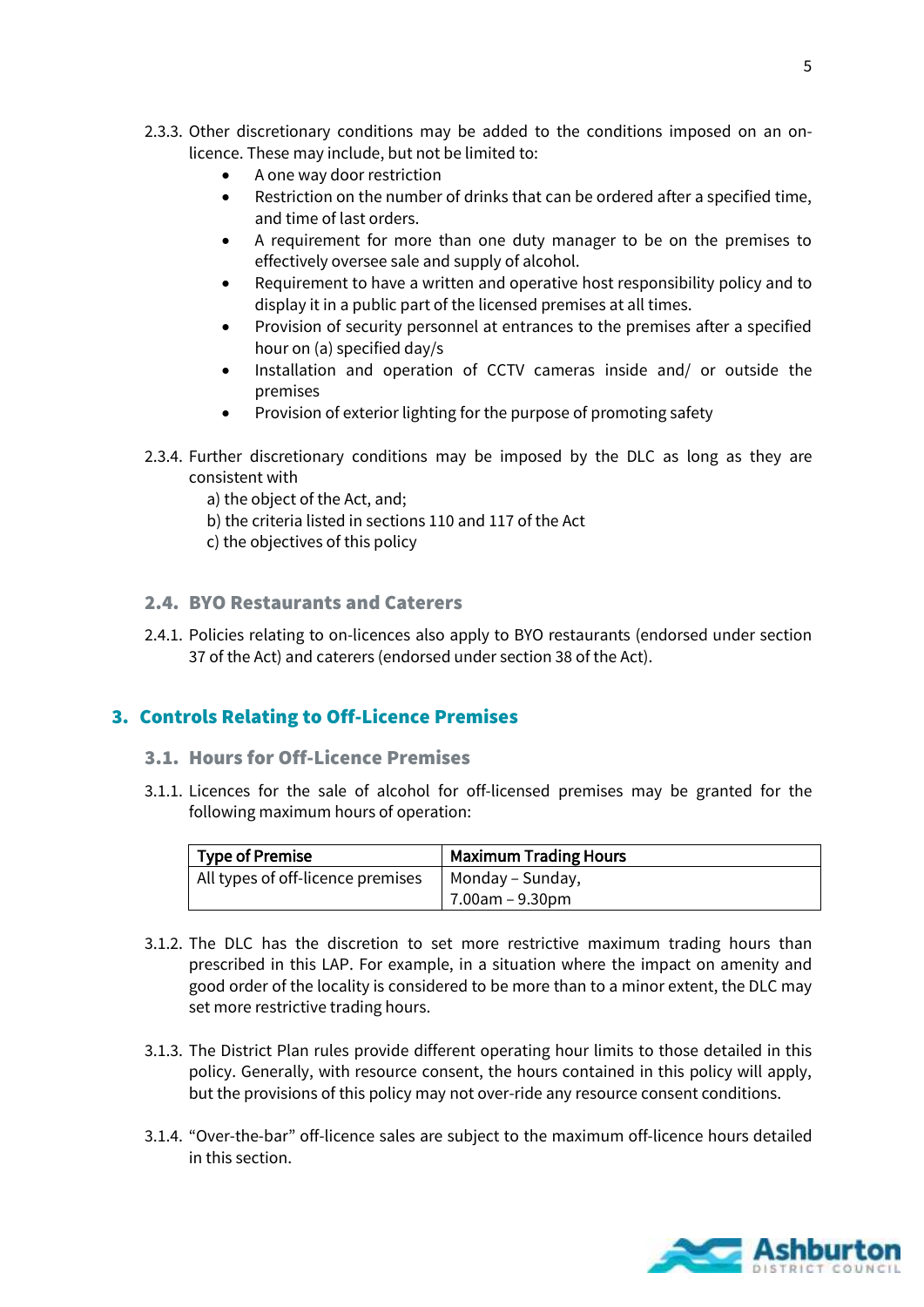3.1.5. Club off-licence trading hours (for clubs with an associated off-licence) are subject to the maximum trading hours detailed in this section; and will be no later than the operating hours of the club.

#### 3.2. Discretionary Conditions for Off-Licences

- 3.2.1. The Act enables the DLC to issue a licence subject to discretionary conditions that are consistent with the Act.
- 3.2.2. In general, the off-licence areas of hotels, taverns, and stand-alone bottle stores will be designated as supervised areas.
- 3.2.3. Other discretionary conditions may be imposed on an off-licence. These may include but not be limited to application of the principles of Crime Prevention Through Environmental Design (CPTED). Off-licence premises will give effect to the principles of CPTED where they achieve outcomes (where applicable to the individual premises) including:
	- Lighting
		- o to enable passive surveillance by staff and active surveillance by CCTV
		- o to enable customers to be seen as they enter the premises
		- o to enable staff to check IDs
		- o External areas such as car parks and loading bays are well lit, subject to the requirements of any resource consent or District Plan rule
	- $\bullet$  CCTV
		- o Installation of CCTV in suitable locations to monitor vulnerable areas (areas that are not easily or continuously monitored by staff)
	- Staff
		- o There are sufficient numbers of staff to ensure control of the premises during trading hours
- 3.2.4. Further discretionary conditions may be imposed by the DLC as long as they meet
	- a) the object of the Act, and;
	- b) the criteria listed in sections 116 and 117 of the Act
	- c) the objectives of this policy

#### 4. Controls Relating to Club Licences

#### 4.1. Hours for Club Licences

4.1.1. Licences for the sale and supply of alcohol in club premises may be granted for the following maximum hours of operation:

| <b>Type of Premise</b>    | <b>Maximum Trading Hours</b>                          |
|---------------------------|-------------------------------------------------------|
| All types of club-licence | At the discretion of the District Licensing Committee |
| premises                  |                                                       |

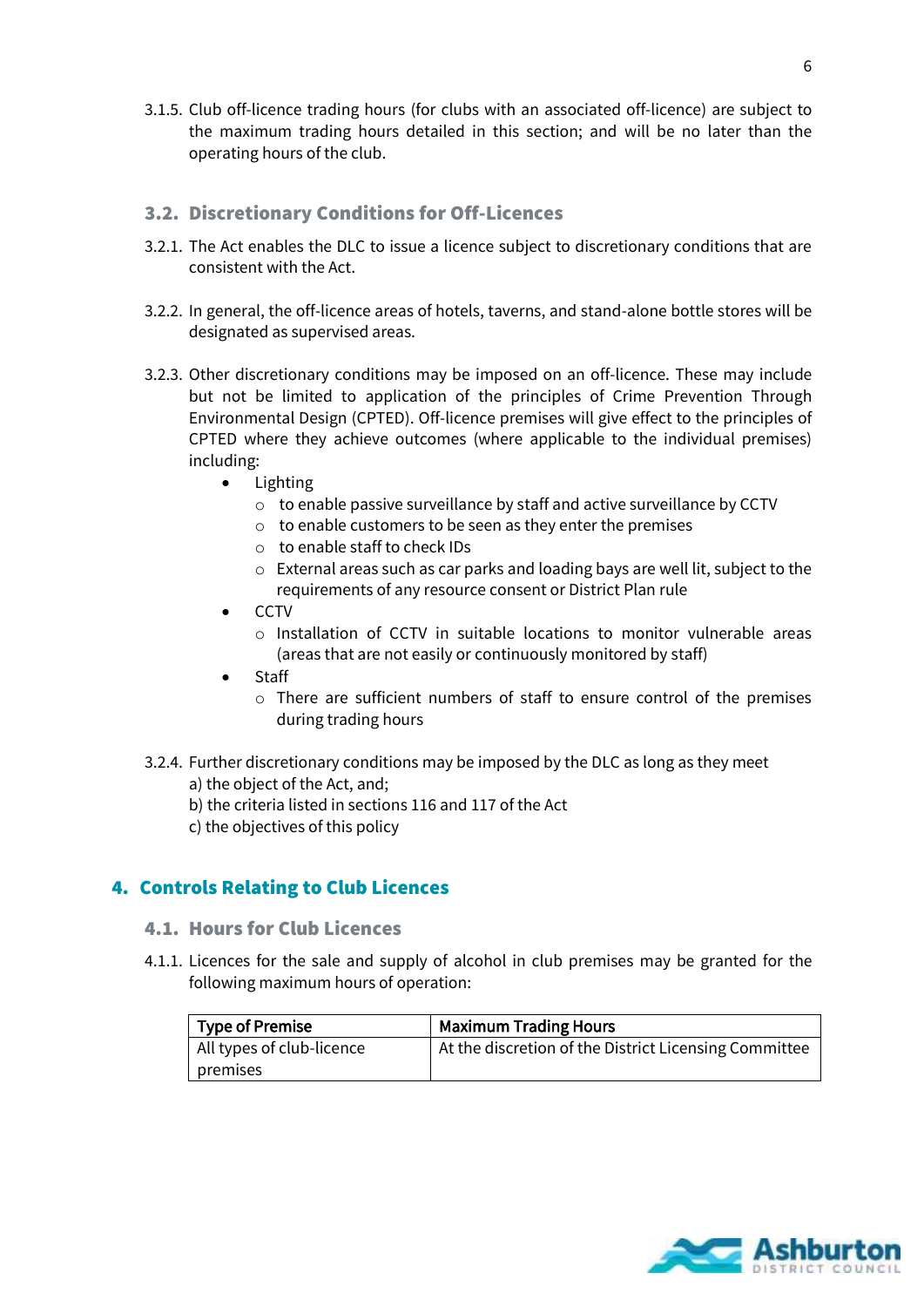4.1.2. The normal hours of operation for club licences should reflect the hours of operation of the principal club activity. Recommended maximum trading hours are Sunday – Thursday, 10.00am – 10.00pm, and Friday and Saturday, 9.00am – 12.00am (midnight). Any application for hours outside the recommended maximum will be assessed on its merits.

#### 4.2. Discretionary Conditions for Club-Licences

- 4.2.1. The Act enables the DLC to issue a licence subject to discretionary conditions that are consistent with the Act.
- 4.2.2. In general, premises that are licensed as a club will not be required to have designated areas.
- 4.2.3. The approved licensed area for sports clubs may not include any field or sport-playing area.
- 4.2.4. Club-licensed premises are required to have a qualified manager on duty at the premises when alcohol is being sold or supplied and the number of persons present exceeds twenty.
- 4.2.5. Other discretionary conditions may be imposed for a club licence. These may include but not be limited to:
	- Restriction on the number of drinks that can be ordered after a specified time, and time of last orders.
	- Alcohol to be sold or supplied only in plastic containers
	- Requirement to have a written and operative host responsibility policy and to display it in a public part of the licensed premises at all times.
	- Provision of security personnel at entrances to premise after a specified hour on (a) specified day/s
	- Installation and operation of CCTV cameras inside and /or outside the premises
	- Provision of exterior lighting for the purpose of promoting safety
- 4.2.6. Further discretionary conditions may be imposed by the DLC as long as they meet
	- a) the object of the Act, and;
	- b) the criteria listed in sections 116 and 117 of the Act
	- c) objectives of this policy

#### 5. Controls Relating to Chartered Clubs

5.1. Controls for chartered clubs will be the same as the controls for on-licences and/or off-licences, detailed in sections 2 and 3 of this policy.

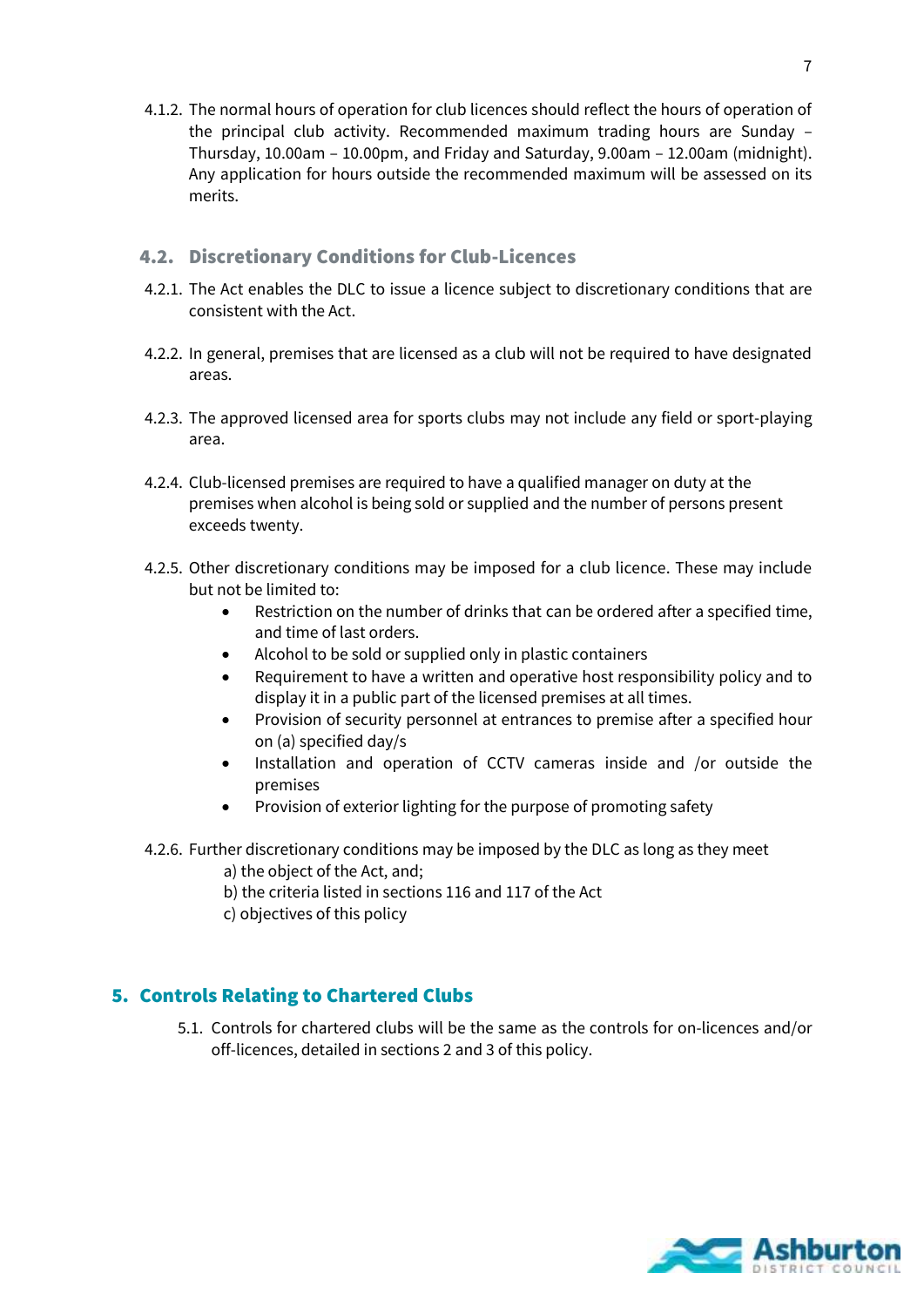#### 6. Controls Relating to Special Licences

#### 6.1. Hours for Special Licences

6.1.1.The hours approved for a special licence will depend on the location, type of premises, activity and participants of the event.

| <sup>1</sup> Type of Premise | <b>Maximum Trading Hours</b> |  |  |  |
|------------------------------|------------------------------|--|--|--|
| All special licences         | At the discretion of the DLC |  |  |  |

#### 6.2. Discretionary Conditions for Special Licences

- 6.2.1. The Act enables the DLC to issue a licence subject to discretionary conditions that are consistent with the Act.
- 6.2.2. Any discretionary conditions on special licences will depend on the main activity, location, type of premises and likely participants.
- 6.2.3. Discretionary conditions that may be imposed for a special licence include but are not be limited to:
	- Restriction on the number of drinks that can be ordered after a specified time, and time of last orders
	- Requiring alcohol to be sold or supplied only in plastic containers
	- Requirement to have a written and operative host responsibility policy
	- Requirement for a duty person to hold a managers certificate, or otherwise show sufficient knowledge of their responsibilities.
	- Requirement for a duty person to be on site at all times when alcohol is being sold or served.
	- Designation of all or part of an area covered under a special licence (either a 'restricted' or 'supervised' area).
	- Provision of security personnel as specified
- 6.2.4. Further discretionary conditions may be considered by the DLC as long as they meet
	- a) the objects of the Act, and;
	- b) the criteria listed in sections 146, and 147 of the Act
	- c) the objectives of this policy

#### 7. Controls Relating to Temporary Authorities

- 7.1. Discretionary Conditions for Temporary Authorities
- 7.1.1. The DLC has the discretion to issue a temporary authority subject to any conditions required or enabled by the Act or by this policy.